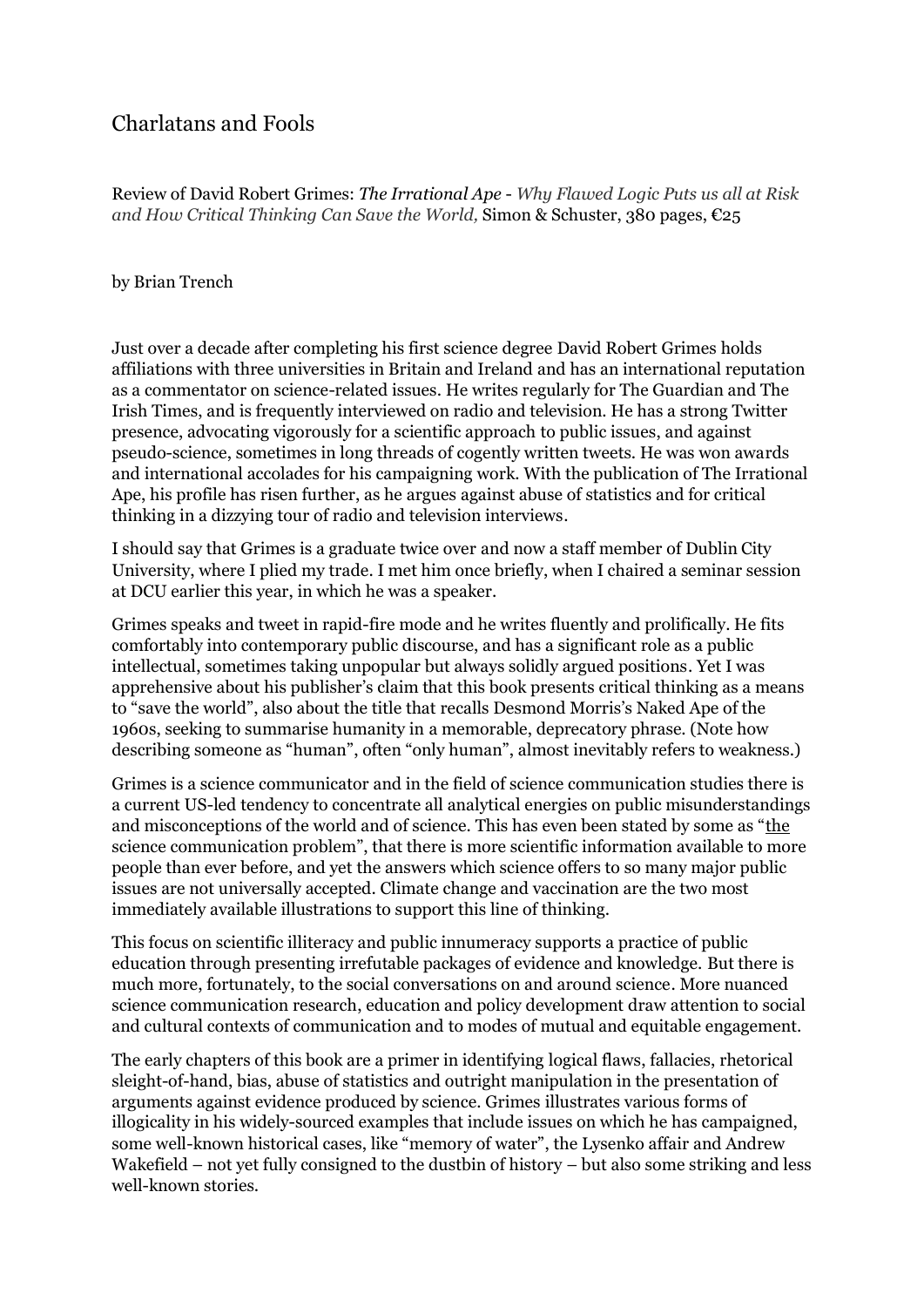Grimes writes about a We and an Us that are largely undefined, except in terms of gullibility and vulnerability. He refers to "our collective innumeracy" and says "we are riddled with contradictions" (we should be thankful for that; it is the basis of our literature and much more). In the light of climate change denial and anti-vaccine advocacy he appears to have a strong case – except that, in relation to both of these, there are very many of Us who do not support these positions. The relentless demonstration that We are deficient is eventually tiring because, of course, the author and his kin are not part of Us.

There are also false equivalences, with conspiratorial thinking, delusion and ideology rolled together; we all have ideology, including those who believe science has an answer for everything – that is the ideology of scientism. Among examples of perceived conspiracies, Grimes refers to 'Big Pharma', always with capital letters and quote marks. But that phrase is surpassed in antagonism by the title of a thorough, analytical work, Bad Pharma, written by Grimes's kindred spirit Ben Goldacre. Goldacre's earlier work, Bad Science, tackled many of the same targets – notably bogus nutritional advice and homeopathy – as Grimes does.

Through this part of the book, many terms are used from social psychology of several decades ago that is enjoying a current renaissance. Concepts of confirmation bias, motivated reasoning and cognitive dissonance are deployed here, as they are elsewhere to explain the behaviour of the online crowd. What is striking about this social psychology is just how weak a concept of society it embodies. When Grimes says "we are deeply social", he means that we are deeply influenced negatively by others. Other aspects of being social are weakly or not at all represented, for example, how communities are formed and fall apart, how We also show solidarity and support for each other and how power and authority are won and lost. Where the public is susceptible to fallacy or falsehood, there are people or agencies taking advantage of this. Our rulers are not just "charlatans and fools", but knowing enough to weaponise ignorance.

The antidotes offered to this dire situation are improved numeracy, and application of the scientific method and critical thinking. As they first appear, these are rather sketchy. The scientific method is a procedure without history or context that delivers reliable knowledge. Critical thinking is the ability to see that there are ways of looking at things other than the received wisdom. For this reader anyway, this generated growing discomfort that we were being short-changed. Surely, critical thinking is also about asking why things are as they are, and why not some other way, and what if they had been or were now different, and what else has happened to make them as they are. And this approach can be applied to the history and performance of science too.

Then comes the final section of the book, after all these accumulated cases of misunderstood science, pseudoscience, even anti-science, and we are taken inside the machine and given some insight into how imperfect science can be. Peer review is seen to be something less than it is cracked up to be. Indeed, there is peer-reviewed literature to show this is the case. John Ioannidis is one of the leading authorities on the topic, having developed models that indicate a majority of published research does not pass the basic test of being reproducible.

This is a contemporary commentary on Karl Popper's view of science as having reproducibility and falsifiability at its core. Indeed, Grimes is an advocate for Popper's view and has collaborated directly with Ioannidis, co-authoring a paper on the impacts of the 'publish or perish' imperatives that drive science. He is well aware of the pressures on scientists to compromise their integrity. These chapters come as something of a revelation, substituting a more realistic account of science for the rather idealised one relied on earlier.

But the apparent correction, and self-correction, go further. In an Epilogue, Grimes admits he may have been inclined to think that data can win public arguments. Now he sees there